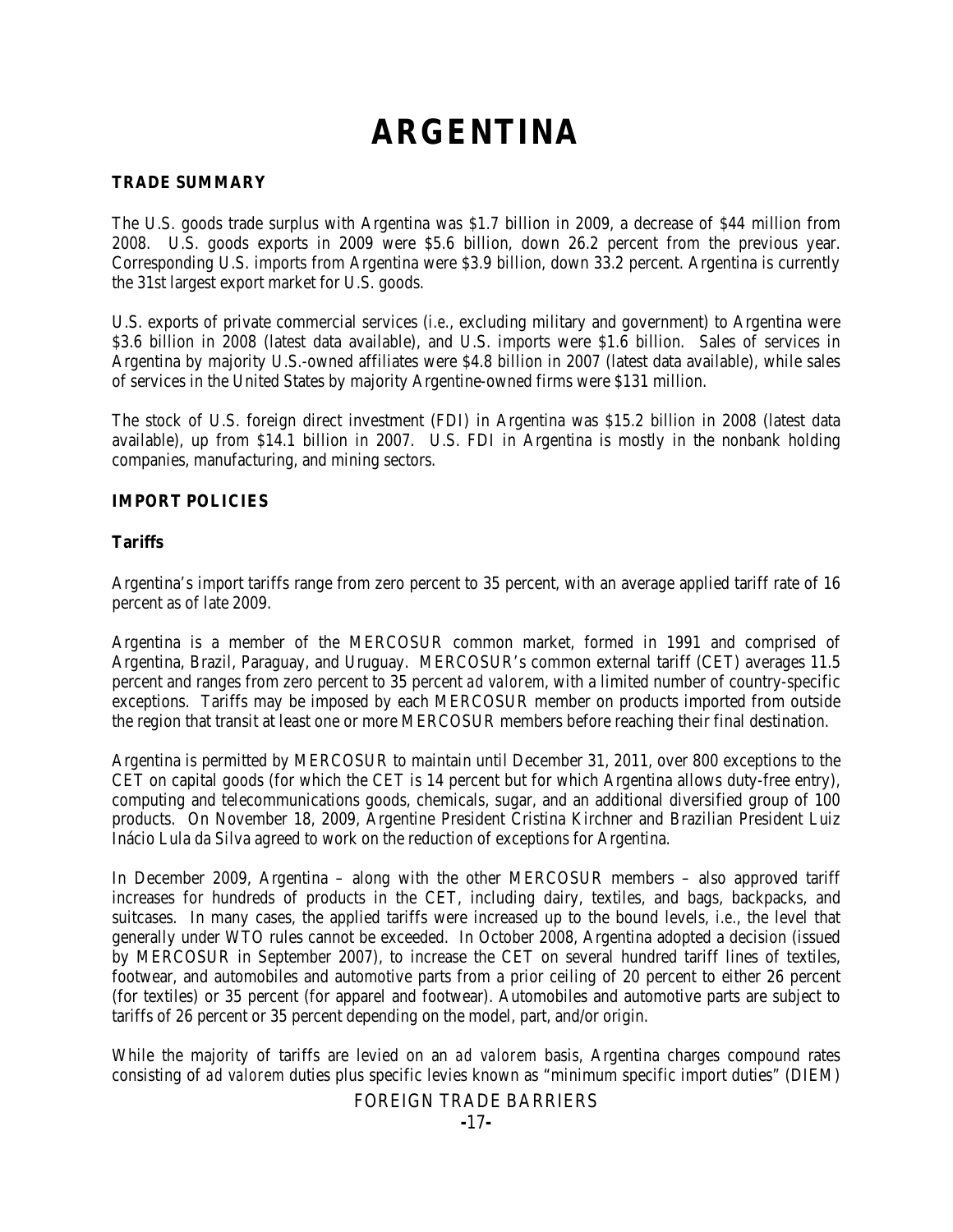on products in several sectors, including textiles and apparel, footwear, and toys. These DIEMs are scheduled to expire on December 31, 2010. These compound import duties do not apply to goods from MERCOSUR countries and cannot exceed an *ad valorem* equivalent of 35 percent.

Since late 2008, the government of Argentina has initiated numerous antidumping investigations and imposed antidumping duties in a wide range of sectors. The antidumping investigations primarily involve products imported from major trading partners Brazil and China. While none of the new investigations involve direct exports from the United States, there are several U.S.-owned companies exporting from China to Argentina that have complained of lost market share and unprofitable margins on products due to antidumping duties, either imposed or threatened.

Since 2007, Argentina has imposed a specific safeguard duty on imports of recordable compact discs. The safeguard is scheduled to be phased out by May 2010.

## **Nontariff Barriers**

Argentina has imposed new customs and licensing procedures and requirements since October 2008 that, combined with a series of measures implemented in mid-2007, can make importing U.S. products and products from third country affiliates of U.S. companies more difficult. The measures include additional inspections, port-of-entry restrictions, expanded use of reference prices, automatic and non-automatic licenses, and requirements for importers to have invoices notarized by the nearest Argentine diplomatic mission when imported goods are below reference prices. A number of U.S. companies with operations in Argentina have expressed concerns that the measures implemented in October 2008 and subsequently have delayed imports and made imports of intermediate and final goods from U.S. companies and their third country affiliates more costly and in some cases, nearly impossible. In response to U.S. Government inquiries, Argentine government officials have asserted that all of these measures are nondiscriminatory and WTO-consistent. The U.S. Government continues to monitor the situation.

Customs External Notes 87/2008 of October 2008 and 15/2009 of February 2009 establish administrative mechanisms that restrict the entry of products deemed sensitive, such as textiles, apparel, footwear, toys, electronic products, and leather goods. The stated purpose of the measures is to prevent under-invoicing. While restrictions are not country specific, they are to be applied more stringently to goods from countries considered "high risk" for under-invoicing, and to products considered at risk for under-invoicing as well as trademark fraud. The full text of Note 87/2008 can be found at:

[http://www.infoleg.gov.ar/infolegInternet/anexos/145000-149999/145766/norma.htm.](http://www.infoleg.gov.ar/infolegInternet/anexos/145000-149999/145766/norma.htm)

Another measure, Disposition 16/2008 of November 2008, imposed new "automatic" license requirements on 1,200 different types of consumer goods, which collectively represented approximately 7 percent of total imports in 2007. Products affected include food and drink, pet food, computer and audio equipment, cars, bicycles, cameras, mattresses, telephones, toys, and watches. The licenses are issued 48 hours to 72 hours after application and are explained as statistical requirements.

Customs Resolution 52 of 2007 and subsequent resolutions restrict the ports-of-entry for numerous goods, including sensitive goods classified in 20 Harmonized Tariff Schedule (HTS) chapters (*e.g.,* textiles, shoes, electrical machinery, metal and certain other manufactured goods, and watches). Partial limitations on ports-of-entry are applied to plastic household goods, leather cases and apparel, porcelain and ceramic tableware and ornaments, household glass goods, imitation jewelry, household appliances, pots and pans, computers, car parts, motorcycles and parts, bicycles and parts, lamps, and toys. The government of Argentina has listed products limited to certain ports-of-entry and the ports-of-entry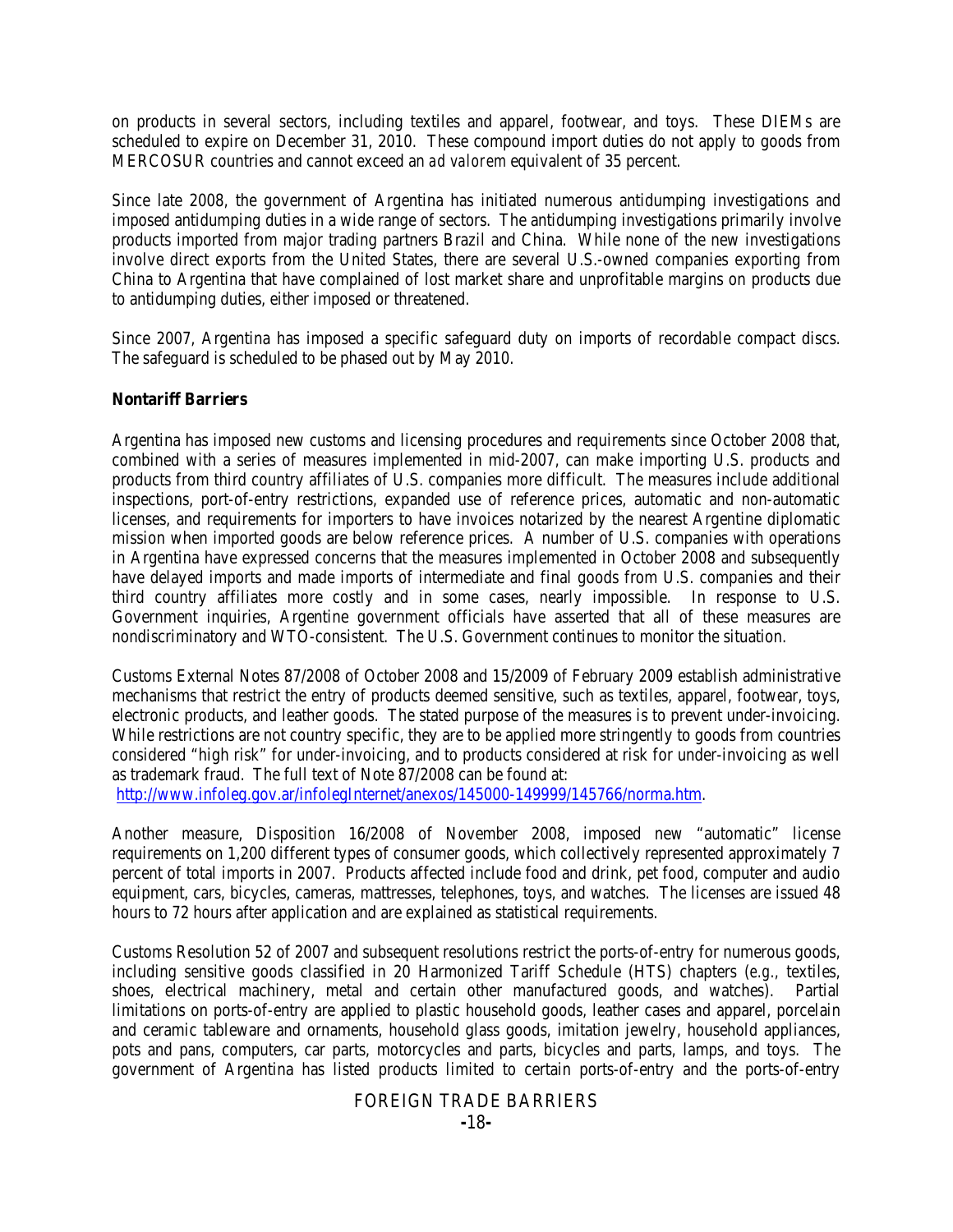applicable to those products at: [http://www.infoleg.gov.ar/infolegInternet/anexos/130000-](http://www.infoleg.gov.ar/infolegInternet/anexos/130000-134999/131847/norma.htm) [134999/131847/norma.htm.](http://www.infoleg.gov.ar/infolegInternet/anexos/130000-134999/131847/norma.htm)

reference price.

Depending on their country of origin, many of these products are also subject to Customs External Note 58 of 2007, which revised some reference prices and set new ones on over 7,000 tariff lines. This Note expanded selective, rigorous "red channel" inspection procedures (via Resolution 1907 of 2005 and amplified by Customs External Note 55 in 2007) to a broader range of goods and requires importers to provide guarantees for the difference of duties and taxes if the declared price of an import is lower than its

Customs External Note 57 of 2007, which the government of Argentina indicated was designed to discourage under-invoicing and fraudulent under-payment of customs duties, requires importers of any goods from designated countries that are invoiced below the reference prices to have the invoice validated by both the exporting country's customs agency and the appropriate Argentine Embassy or Consulate in that country. The government of Argentina has made the list of reference prices and applicable countries

(the Annex to Customs External Note 58) available at: [http://www.infoleg.gov.ar/infolegInternet/anexos/130000-134999/131630/notaext58-2007-sup.doc.](http://www.infoleg.gov.ar/infolegInternet/anexos/130000-134999/131630/notaext58-2007-sup.doc)

Since 2005, the government of Argentina has required non-automatic licenses on shoes, requiring certificates that are valid for only 120 days and whose issuance involves procedures that, according to the private sector, are burdensome. The government of Argentina says this requirement is needed for informational purposes. Some U.S. companies, however, claim it is designed to delay footwear imports.

Since October 2008, the government of Argentina has significantly expanded the list of products subject to both automatic and non-automatic import licensing. From January to April 2009, it submitted seven new notifications to the WTO Committee on Import Licensing Procedures. In total, Argentina has issued regulations enforcing automatic as well as non-automatic licensing on nearly 40 tariff lines affecting three dozen trading partners. A broad range of sectors have been targeted, including textiles, metallurgical products, chemical products, general and special purpose machinery, consumer goods, and several additional sectors. Since 2005, the government has also required non-automatic import licenses for toys. Obtaining a license is burdensome and requires multiple duplicative reviews by several different government offices. The process generally takes 100 days or more, partly due to a backlog of license applications. Once issued, the certificates are valid for 60 days. In 2008 and 2009, some toy importers reported difficulty in bringing products into Argentina.

Argentina also may be using its import license system as a trade balancing measure and companies have reported concerns that the system lacks transparency, appears arbitrary, and is preventing access to the Argentine market. Companies also have reported not being granted import licenses unless they commit to export from or invest in Argentina.

Since 2005, the government of Argentina has requested private sector companies to negotiate and abide by sector-specific voluntary price caps aimed at limiting price increases, especially on Argentina's basic consumption basket components. Sectors in which voluntary price accords have been negotiated include a variety of foodstuffs, personal hygiene and cleaning products, and pharmaceuticals. The government, which had largely frozen public utility electricity and natural gas rates since 2002, has recently allowed selective increases targeting industrial and large users and is starting to allow increases for consumers.

Argentina prohibits the import of many used capital goods. Used capital goods that can be imported are subject to a 6 percent import tariff. Some used machinery imports are allowed, but only if repaired or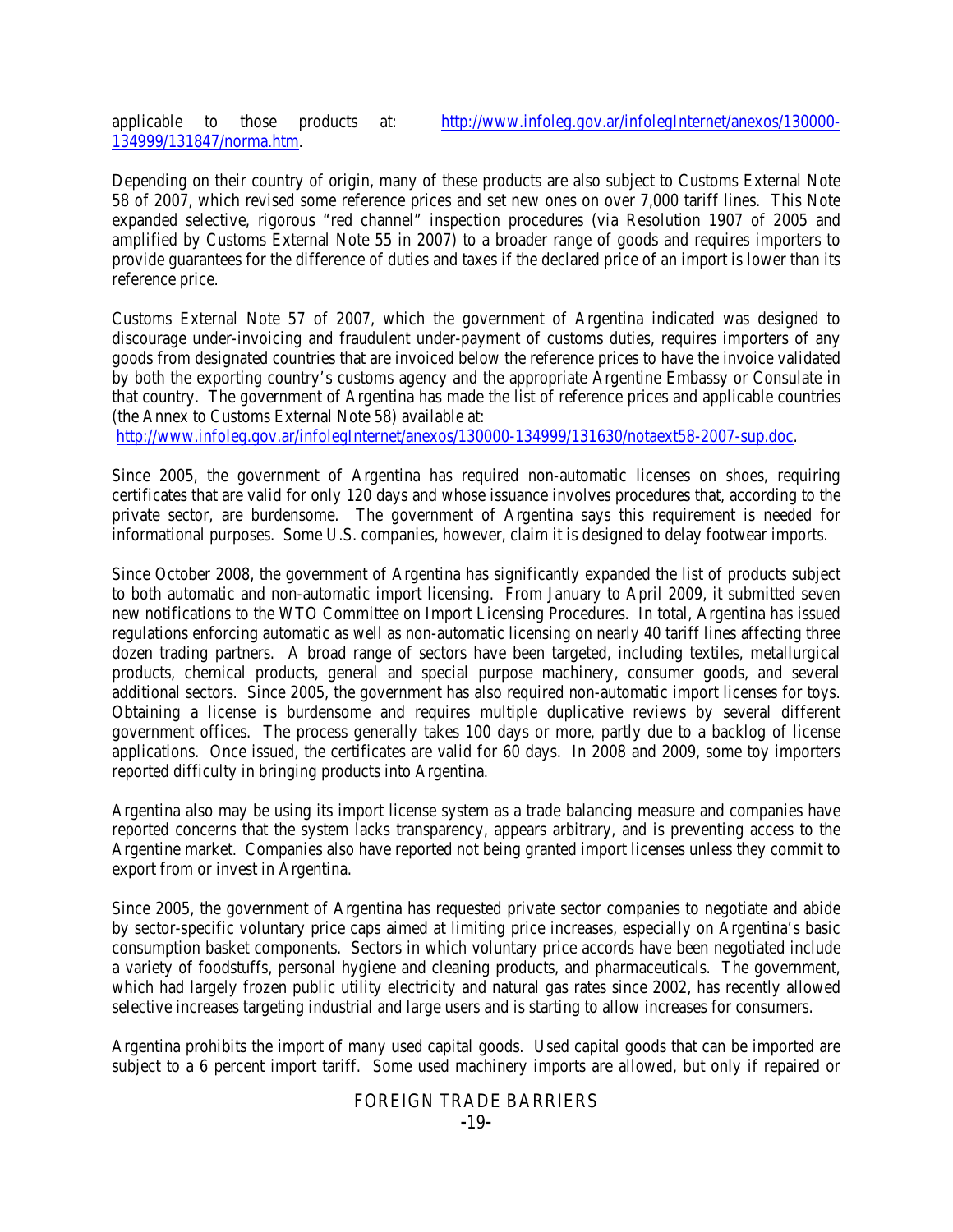rebuilt. The Argentina-Brazil Bilateral Automobile Pact also bans the import of used self-propelled agricultural machinery, unless it is rebuilt. Imports of used clothing are prohibited through June 2010, except when donated to government or religious organizations, as established by Resolution 367 in 2005. Argentina prohibits the importation and sale of used or re-treaded tires, used or refurbished medical equipment, including imaging equipment, and used automotive parts.

A fee of 0.5 percent to fund the government of Argentina's compilation of trade data is assessed on most imports (90 percent of all HTS lines).

## **Customs Procedures**

In August 2009, Argentina's Federal Administration for Public Revenue revised certificate of origin requirements for a long list of products with non-preferential origin treatment through External Note 4 (which replaced External Note 2 from 2008). This regulation refers generally to certain organic chemicals, tires, parts of bicycles, flat-rolled iron and steel, certain iron and steel tubes, air conditioning equipment, wood fiberboard, most fabrics (wool, cotton, other vegetable, etc), carpets, most textiles (knitted, crocheted, etc.), apparel, footwear, metal screws and bolts, furniture, toys and games, brooms, and brushes. To receive the MFN tariff rate, the certificate of origin must be certified by an Argentine consulate. The certificate is valid for 180 days which has proven problematic for some companies. Companies report that the major delays in obtaining an import license often put them over the 180 day validity period for the certificate of origin.

In 2005, AFIP Resolution 1811 amended the import-export regime applied to couriers. This amendment reduced the maximum value of express delivery service shipments for which simplified customs clearance procedures are applied from \$3,000 to \$1,000. Additionally, couriers are now considered importers and exporters of goods, rather than transporters, and also must declare the tax identification codes of the sender and addressee, both of which render the process more time consuming and costly. These regulations increase the cost not only for the courier, but also for users of courier services. The U.S. Government has raised these policies with the Ministry of Federal Planning, Public Investment and Services; the Directorate of Customs; and the National Administration of Civil Aviation.

# **EXPORT POLICIES**

Following the 2002 currency devaluation, the government of Argentina imposed export taxes on all but a few exports, including significant export taxes on key hydrocarbon and agricultural commodities, to generate revenue, increase domestic supplies, and constrain domestic price increases. In many cases, the export tax for raw materials is set higher than the sale price of the processed product to encourage development of domestic value added production. Crude hydrocarbon export taxes are indexed to world commodity benchmarks. Total export tax revenue in 2008 was equal to 16.3 percent of the value of all Argentine exports (up from 11.8 percent in 2007), including goods not subject to export taxes. In 2008, export taxes, which predominantly come from agricultural exports, accounted for nearly 13 percent of total tax collection and for virtually the whole of the Argentine government fiscal surplus (3.1 percent of GDP).

Export taxes continue to be actively managed by the government of Argentina. As of November 2009, the following major agricultural commodities were subject to export taxes: soybeans at 35 percent; soybean oil and soybean meal at 32 percent; sunflower seeds at 32 percent; sunflower meal and sunflower oil at 30 percent; wheat at 23 percent; and corn at 20 percent. The effective export tax on biodiesel was 16.6 percent in 2009, with a 2.5 percent rebate. The differential taxes between raw and processed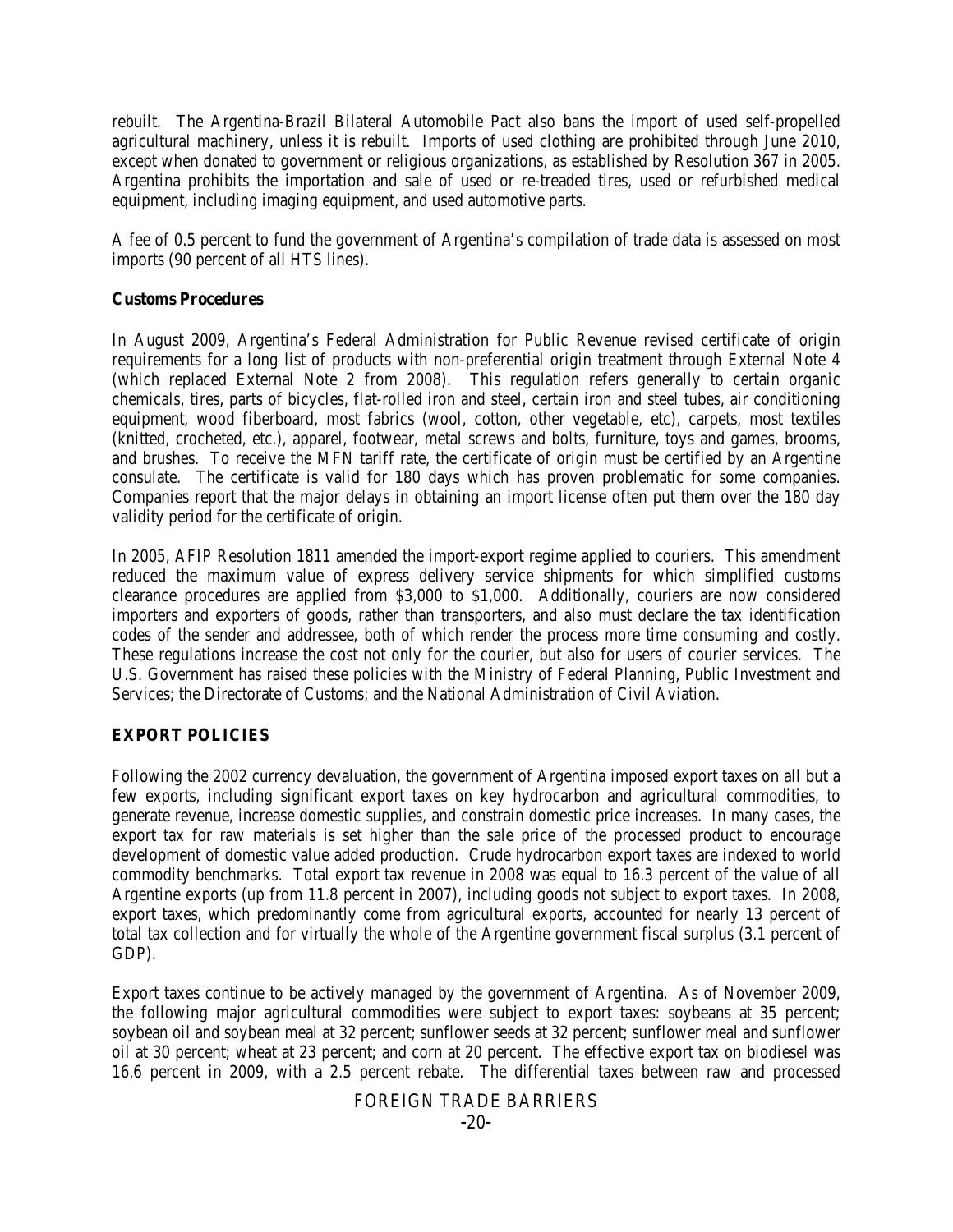products create large incentives to process those commodities locally - particularly for soybeans, which are turned into oil and in turn provide the feedstock for Argentina's rapidly growing biodiesel industry.

## **Export Registrations**

Along with applying high export taxes, the government of Argentina requires export registration for major commodities before an export sale can be shipped. The National Organization of Control of Agricultural Commercialization (ONCCA) administers the Registry of Export Operations under the provisions of Resolution 3433/2008 of August 27, 2008. All exports must be registered and the government has the authority to reject or delay exports depending on domestic price and supply conditions. This process has been used to control the quantity of goods exported, thereby guaranteeing domestic supply. Export registrations of wheat, corn, beef, and dairy products continue to be subject to periodic restrictions to guarantee domestic supplies. As of November 2009, registrations were open for all major commodities. Resolution 7552/2009 of October 2009 establishes mandatory domestic supply levels for corn and wheat (8 million tons and 6.5 million tons, respectively), which must be maintained in the domestic market in order for export registrations to be granted for those commodities. Resolution 7552/2009 eliminated restrictions for wheat and corn exports, principally for exporters and producers participating in an agreement to precondition exports on satisfaction of domestic market needs.

Argentina imposes time restrictions on grain and oilseed exports depending on when the export tax is paid. Under these regulations, exporters must export the product within 45 days of registration, if the export tax is paid at time of export. Up to 365 days for corn and wheat, and 180 days for soybean and sunflowers products, are allowed if the exporter pays the export tax at the time of requesting the export license.

# **INTELLECTUAL PROPERTY RIGHTS (IPR) PROTECTION**

Argentina was listed on the Priority Watch List in the 2009 Special 301 report. Key concerns cited in the report relate to strengthening IPR enforcement actions to combat the widespread availability of pirated and counterfeit products. Although cooperation has improved between Argentina's enforcement authorities and the U.S. copyright industry, and the Argentine Customs authority has taken steps to improve enforcement, stronger IPR enforcement actions to combat the widespread availability of pirated and counterfeit products is needed. Civil damages have not proven to be a deterrent to piracy and counterfeiting, and in criminal cases the judiciary is reluctant to impose strong penalties, such as prison sentences. In addition, Argentina does not provide adequate protection against unfair commercial use of undisclosed test and other data generated to obtain marketing approval for pharmaceutical products and lacks an effective system to prevent the issuance of marketing approvals for unauthorized copies of patented pharmaceutical products.

#### **SERVICES BARRIERS**

#### **Audiovisual Services**

U.S. industry remains concerned with the added costs associated with exporting movies to Argentina due to measures governing the showing, printing, and dubbing of films, and the practice of charging *ad*  valorem customs duties on U.S. exports based on the estimated value of the potential royalty generated from the film in Argentina rather than on the value of the physical materials being imported.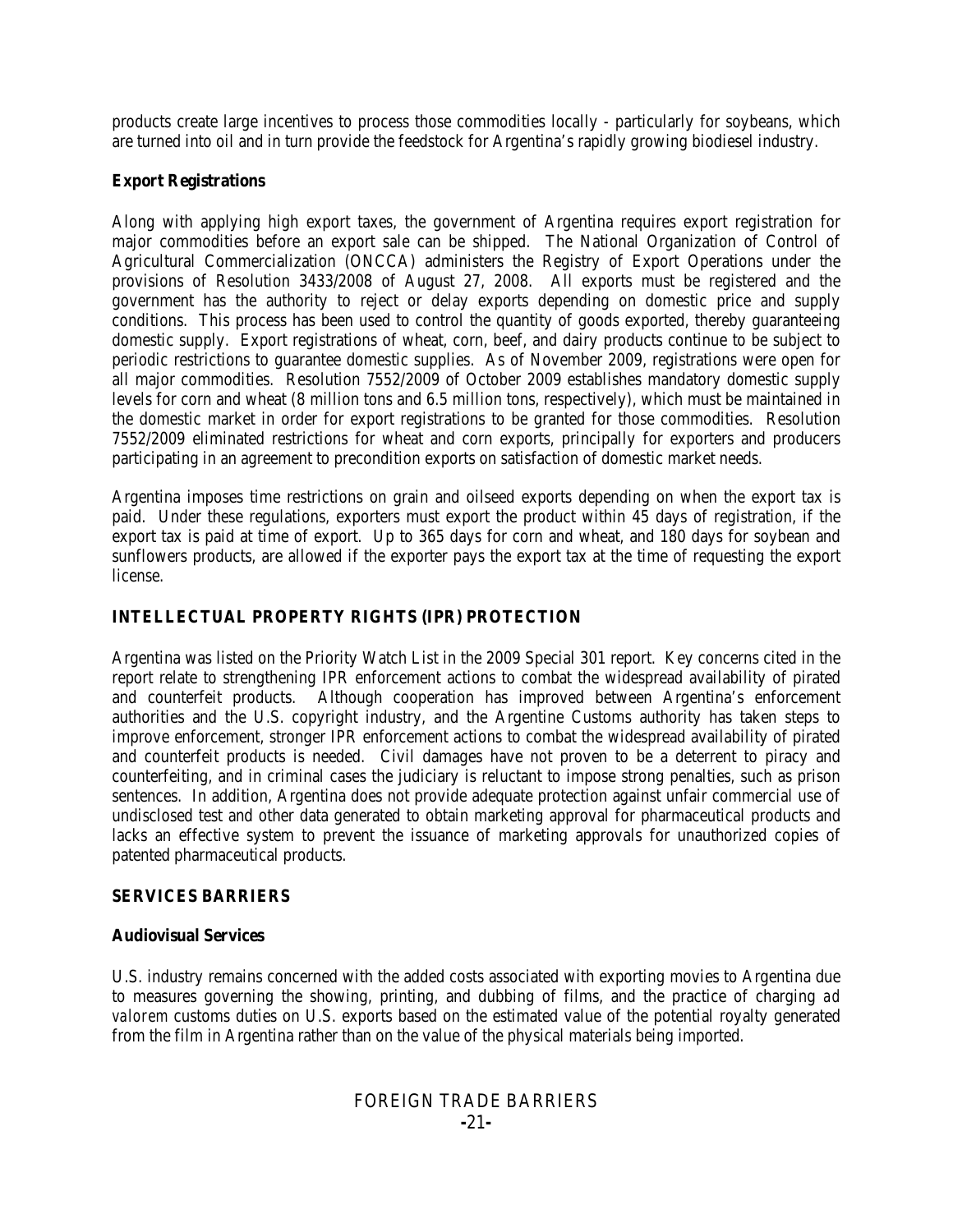## **Financial Services**

Argentina limits lending by foreign bank branches based on local paid-in capital, as opposed to the parent bank's capital.

# **GOVERNMENT PROCUREMENT**

Law 25551 of 2001 establishes a national preference for local industry for most government purchases where the domestic supplier bid, depending on the size of the company, is no more than 5 percent to 7 percent higher than the foreign bid. The preference applies to tender offers by all government agencies, public utilities, and concessionaires. There is similar legislation at the provincial level. These preferences serve as barriers to participation by foreign firms.

Argentina is not a signatory to the WTO Agreement on Government Procurement, but it is an observer to the WTO Committee on Government Procurement.

# **INVESTMENT BARRIERS**

The Argentine parliament approved a bill to nationalize Argentina's private pension system and transfer pensioner assets to the government social security agency in November 2008. Compensation to investors in the privatized pension system, including to U.S. investors, is still pending negotiation.

# **Exchange and Capital Controls**

Hard currency earnings on exports, from both goods and services, must be converted to pesos in the local foreign exchange market, with some exceptions. There are limits set on the total amount of export income that may remain in foreign currency. For example, the maximum foreign exchange clearance allowed for hydrocarbon exports is 30 percent of total revenues. There is no maximum for exports of certain minerals, re-exports of some temporary imports, and exports to Argentine foreign trade zones. Time limits to fulfill the obligation to convert to pesos range from approximately 60 days to 360 days for goods (depending on the goods involved) and 135 days for services. For certain capital goods and situations where Argentine exports receive longer-term financing not exceeding six years, Argentine exporters face more liberal time limits. As a general matter, local companies may not use foreign currency to pay for offshore transactions. However, a portion of foreign currency earned through exports may be used for foreign transactions.

Argentina has expanded its capital control regime since 2003, with the stated goal of avoiding the potentially disruptive impact of large short-term capital flows on the nominal exchange rate. In May 2005, the government issued Presidential Decree 616 revising registration requirements for inflows and outflows of capital and extending the minimum investment time period from 180 days to 365 days. The Decree also expanded the registration requirement to include "all types of debt operations of residents that could imply a future foreign currency payment to nonresidents" and requires that all foreign debt of private Argentine residents, with the exception of trade finance and initial public debt offerings that bring foreign exchange into the market, must include provisions that the debt need not be repaid in less than 365 days. Since 2004, both foreign and domestic institutional investors are restricted to total currency transactions of \$2 million per month, although transactions by institutions acting as intermediaries for others do not count against this limit.